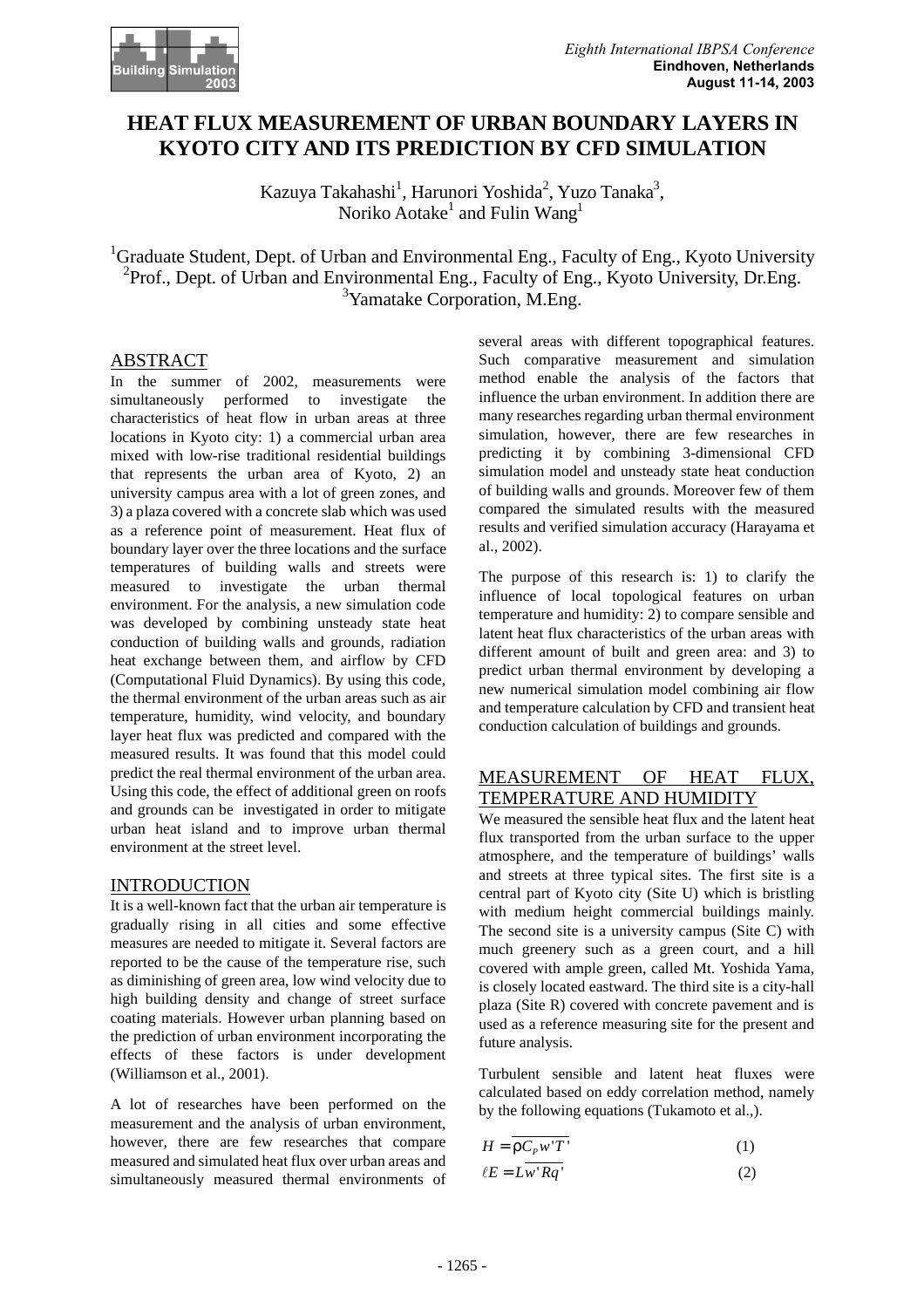

(Cg1 to 4):temperature, humidity(near trees in the courtyard)



The wind velocity fluctuation *w*' and temperature fluctuation  $T'$  were measured by a three-dimensional ultrasonic anemometer and humidity fluctuation *q* ' by an infrared absorption hygrometer. These values are defined as the fluctuations around the average value of each variable, which was obtained by averaging recorded data of 60 minutes.

The measuring instruments were hanged by a crane raised on a building construction site. Atmospheric temperature and humidity inside the sites were measured at the height of 1.5m and the surface temperature of building walls and streets were measured by a handy radiometric thermometer. Both measurements were carried out manually by moving around the sites.

The measurements were conducted from 10:00 to16:00 on July 21st and 28th, 2002. The measurement points of Site U and Site R are shown in Figure 1, the measurement points of Site C are shown in Figure 2.

## **Heat flux**

Each site's heat flux of July 21st and July 28th are shown in Figure 3 and 4. On both days, the sensible heat flux *H* of Site U is 150 to 300W/ $m^2$  and it is about 40% to 50% of the net radiation. The latent heat flux  $\ell E$  of Site U is within the range of -50 to 50W/m<sup>2</sup> and its average is approximately zero. We define the ground surface heat flux  $G = Rn - H - \ell E$ , which is the result of net radiation Rn subtracted by sensible heat flux *H* and latent heat flux  $\ell E$ . *G* is about 40% to 60% of the net radiation *Rn* in any period.

With respect to Site C, the sensible heat *H* is about 100 to  $150W/m<sup>2</sup>$  on July 21st when the net radiation *Rn* is small and about 150 to  $200W/m^2$  on July 28th when the net radiation *Rn* is large. The sensible heat flux *H* of Site C is about 30% of the net radiation *Rn* of each day, and is about 50 to  $100W/m<sup>2</sup>$  smaller than that of Site U. The latent heat flux  $\ell E$  of Site C is 50 to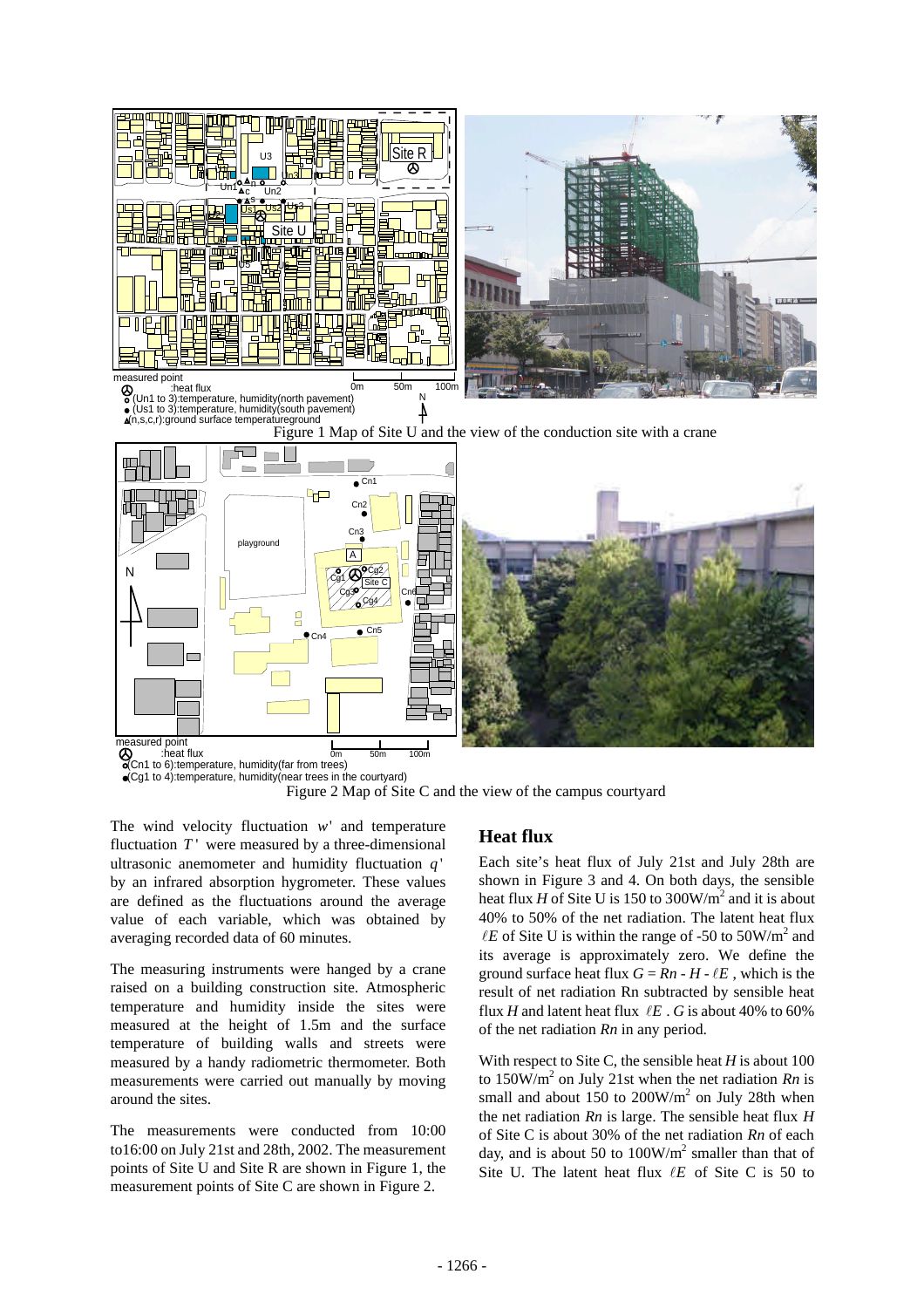$150W/m<sup>2</sup>$  and is about  $100W/m<sup>2</sup>$  larger than that of Site U. The reason for these phenomena can be the influence of the greens surrounding Site C and this assumption will be validated by CFD simulation later in section 3.

The ratio of *H*,  $\ell E$  and *G* on July 21st and July 28th to the net radiation *Rn* from 10:00 to 16:00 is shown in Figure 5 and Figure 6. The ratio of turbulent heat flux, which is the sum of  $H$  and  $\ell E$ , to the net radiation  $Rn$ of Site U and Site C is about 50% on both days. The turbulent heat flux ratio of Site R is about 20%, which is much smaller than that of Site U and Site C. The ratio of latent heat flux to the net radiation of Site C is about 20%, and the latent heat flux ratio of Site U and Site R are about zero. Thus, we can conclude from the measurement that the reason for little latent heat flux on Site U and Site R is due to less green.

### **Temperature distribution**

Figure 7 and 8 show the average air temperature of several measurement points, which are 1.5m above the ground of Site U and Site C, on July 21st and 28th. In

addition the average values of these temperatures from 10:00 to 16:00 are also shown in these figures. We defined  $T_u$  as the average air temperature of six measurement points on Site U,  $T_{cg}$  as the average temperature of points Cg1 to Cg4 on the part of Site C that are close to courtyard trees, and  $T_{cn}$  as the average temperature of points Cn1 to Cn6 on the part of Site C that are apart from the trees. The average  $T_{c,n}$  from 10:00 to 16:00 is 0.2°C lower than that of  $T_u$  on July 21st and is 0.9 $\degree$ C lower than that of  $T_u$  on July 28th. The temperature difference is greater on July 21st than that on 28th. The wind on July 21st was from the south where no much green area exists and on July 28th it was from the east where the green hill exists. Therefore the influence of green area on July 28th is greater than that on July 21st and this might be the reason of the difference. The average of  $T_{c}$  from 10:00 to 16:00 is smaller than that of  $T_u$  on both days, and the temperature difference is similar for both days. The reason of this similarity can be due to the assumption that green area dominates the temperature close to itself.



Figure 5 Average ratio of heat flux components to net radiation (July 21)

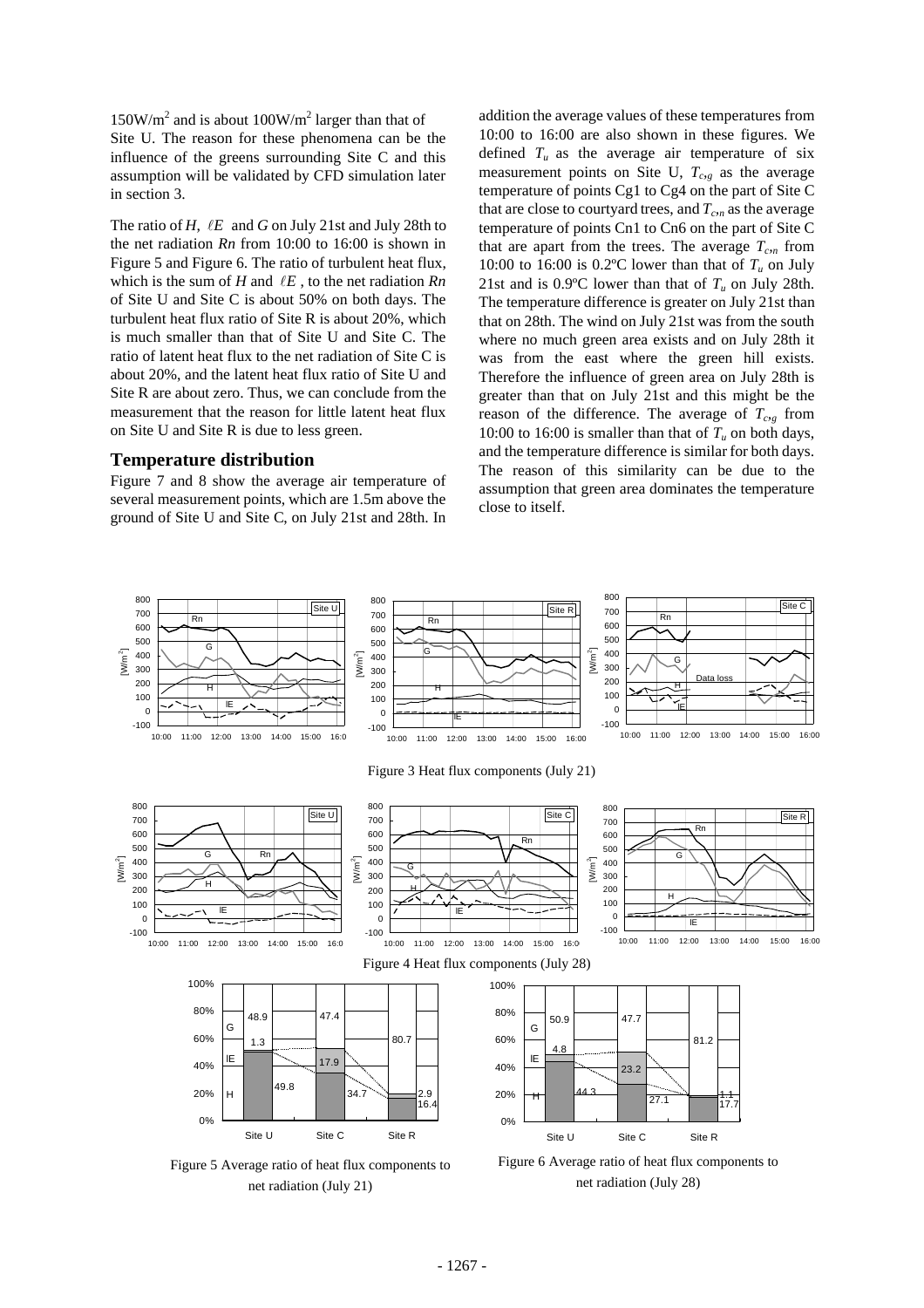

Figure 9 shows the average air temperature of north and south side of pavement on Site U. (The north side temperature is the average of point Un1 to 3 and the south side is the average of point Us1 to 3.) The north side receives the sunshine and the south is in the shade. However, the maximum air temperature difference of these two temperatures is only 1ºC. The reason can be that this main street is wide and open to the sky and air of both sides is mixed easily within the urban canyon and with the upper atmosphere as well. In section 3 we will verify whether these hypotheses are verified or not by CFD simulation.

#### CFD SIMULATION

In this section, we predict heat flux and distribution of air temperature and humidity of Site U and Site C using CFD simulation and using measured surface temperature as boundary conditions. Configurations and sizes of urban buildings are modeled similar to the real ones as much as possible. The calculation results were compared with the measurement results and the simulation accuracy was checked.

### **Models**

This CFD simulation uses the *k*-*e* three-dimensional turbulent flow model improved by Launder and Kato.

$$
r = const.
$$
 (3)

$$
\frac{\partial u_i}{\partial x_i} = 0 \tag{4}
$$

$$
\frac{\partial \mathbf{r} u_i}{\partial t} + \frac{\partial \mathbf{r} u_j u_i}{\partial x_i} = -\frac{\partial P}{\partial x} + \frac{\partial}{\partial x_i} \mathbf{m} \frac{\partial u_i}{\partial x_i} - \mathbf{r} g_i (T - T_o) \tag{5}
$$

*j ijj*

$$
\frac{\partial r C_{p} T}{\partial t} + \frac{\partial u_{i} C_{p} T}{\partial x_{j}} = \frac{\partial}{\partial x_{j}} K \frac{\partial T}{\partial x_{j}} + q
$$
(6)

We assume the fluid to be incompressible (equation-3), and solve the simultaneous equations of conservation laws of mass (equation-4), momentum (equation-5), and energy (equation-6). We make pressure correction using the SIMPLE method.

We evaluate generation of water vapor *E* due to transpiration by trees on Site C (equation-7), which is the shaded part of Figure 2 and with a green hill in the east (not shown). The heat absorption by trees' transpiration is calculated by the equation (8)

(Yoshida, S. et al.,).

$$
E = aVnEs = aVnbaw(fa - fs)
$$
 (7)  
\n
$$
\ell E = LE
$$
 (8)

The leaf area density is taken as the average of keyaki (a Japanese tree) and camphor tree.

Moreover, air resistance by trees is also evaluated by adding the term (9) to the momentum equation (5) and turbulence generation and dissipation by trees by adding the term (10) and (11) to the *k* and *e* equation respectively.

$$
-\hbar C_a a u_i^2 / 2 \tag{9}
$$

$$
\frac{e}{k} h C_d a u_j^3 \tag{10}
$$

$$
hC_a a u_j^3 \tag{11}
$$

### **Boundary conditions**

Inflow conditions to the simulation area were generated as shown in Figure 10. Firstly, a 120m long standard urban district block is made based on the urban characteristic which represents the windward urban area for the simulation area. Then ten such standard blocks were cyclically connected to form a

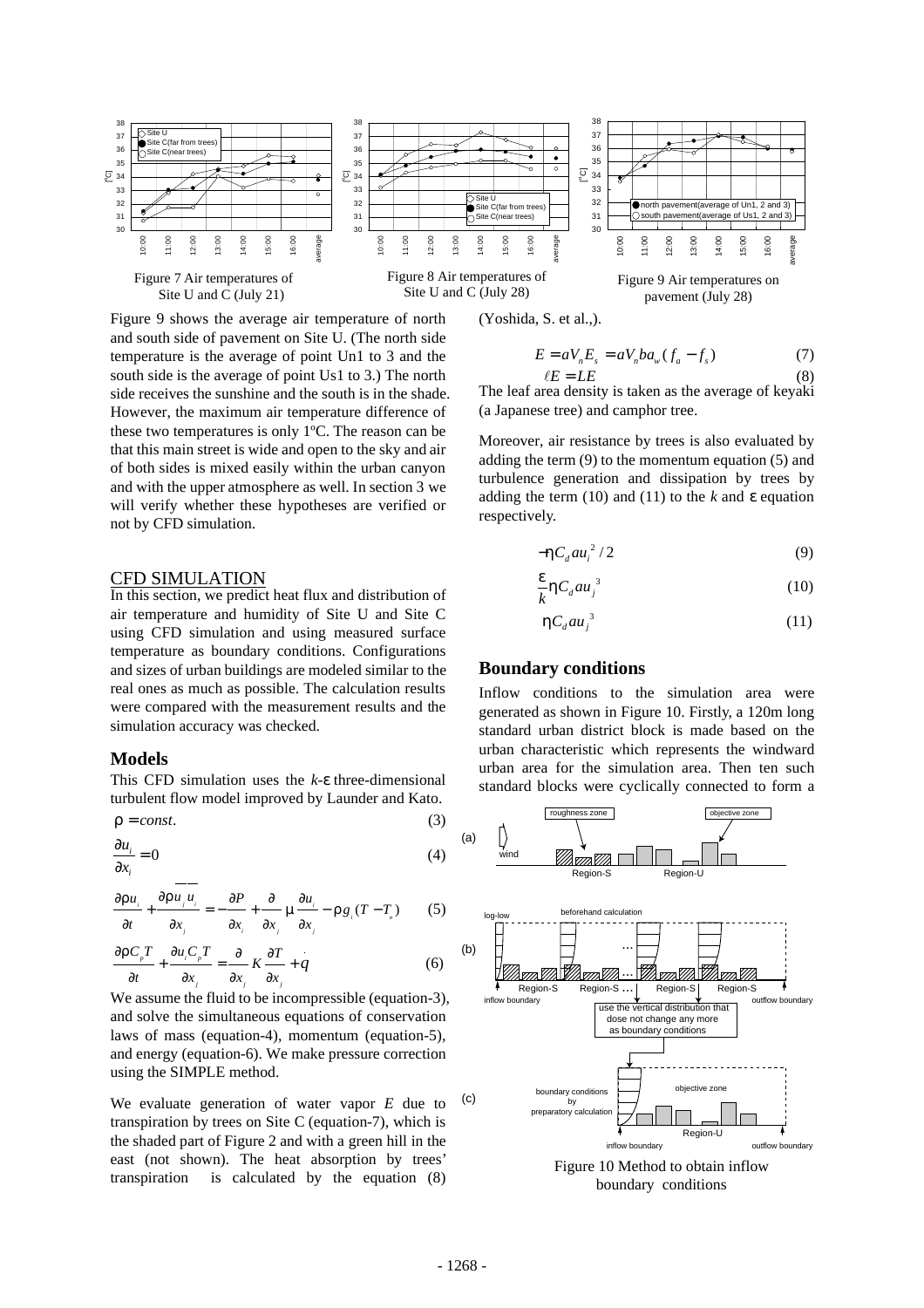large uniform urban area. The assumption of law of exponent in vertical distribution of horizontal wind velocity and turbulent energy was applied to the inflow of the model. We define this as S-condition.

After checking that how much change occurred in vertical distributions of horizontal velocity, air temperature and turbulent energy along the flow direction, we found these vertical distributions became almost constant after air passed through eight blocks. Therefore we adopted these distributions as the inflow boundary conditions for the simulation model. Figure 11 shows these conditions obtained.

The green hill is situated 200 meters east of the measurement point on Site C. Between the measurement point and the green area there is a residential building zone. We define this as Case-1.

As a comparison two cases were simulated. Namely Case-2 is 50% less green area than Case-1 and Case-3 is no green area. For these cases the inflow condition-S was applied.

The dissipation ratio in turbulence was calculated using Equation (12). This is derived based on the assumption that generated and dissipated turbulences are balanced at the inflow boundary. The boundary condition of log-law was applied in calculating stress on surfaces. The top and side of simulation area was assumed having a free-slip boundary. The heat transfer coefficient on surfaces was taken to be  $11.6 \text{ W/m}^2$ . The air temperature on the top of the analytical area was fixed at the temperature measured by Kyoto Meteorological Department.

$$
\mathbf{e}(z) = C_t^{0.5} k(z) \frac{U_s}{z_z} \mathbf{a} \left( \frac{z}{z_z} \right)^{(\mathbf{a}-1)}
$$
(12)

## **Calculation of heat flux**

In CFD simulation sensible and latent heat flux was evaluated by the following equations (Murakami, S.).

$$
H = -\overline{rC_{p}w'T'} = K_{i}\frac{\partial T}{\partial z}
$$
 (13)

$$
K_{i} = \frac{\mathbf{m} C_{p}}{P_{n}}
$$
 (14)

$$
m_{\tilde{l}} = C_{\tilde{l}} r \frac{k^2}{e} \tag{15}
$$

$$
\ell E = -Lba_w(f_a - f_s) = LrD_{\rm int} \frac{\partial C}{\partial z}
$$
 (16)

$$
D_{\scriptscriptstyle{mt}} = \frac{\mathbf{m}_{\scriptscriptstyle{f}}}{\mathbf{r} S_{\scriptscriptstyle{ct}}} \tag{17}
$$

### **Simulation results**

The simulation was performed only for the time of 12:00 on July 28th and the results were investigated. The surface temperatures measured on the building walls and grounds are shown in Table 1 and 2. The



Figure 11 Inflow boundary conditions

simulation results of the air temperature of Site U are shown in Table 3. The average difference between measurements and calculation (measurement values are subtracted from simulation values) is +0.9ºC. The average difference among the locations where both sunshine and shade appear (Us1 to Us 3) is  $+1.6$ °C and this is greater than that  $(+0.3^{\circ}C)$  of the locations where only sunshine appears (Un1 to Un 3). The simulated air temperature at the height of 45m above the ground is 34.6ºC. This is exactly the same as the measured value. These results demonstrate that the air temperature influenced by the heat exhausted from buildings and the ground surfaces can be estimated well by CFD.

The simulation results of heat flux of Site U are shown in Table 4. The simulated sensible heat flux is  $197W/m<sup>2</sup>$ , however, the measured is 329 W/m<sup>2</sup>. The

Table 1 Wall and ground surface temperature of Site U

|                        | surface temperature <sup>c</sup> Cl | mesured point                |
|------------------------|-------------------------------------|------------------------------|
| north wall             | 36.4                                | north wall of U2             |
| south wall             | 42.6                                | south wall of U1, U3, U5, U6 |
| west wall              | 37.6                                | west wall of U4              |
| east wall              | 37.7                                | east wall of U2              |
| ground(alley)          | 57.7                                |                              |
| ground(south pavement) | 46.3                                | s                            |
| ground(north pavement) | 61.4                                | n                            |
| roof                   | 60.5                                |                              |

|  |  |  |  | Table 2 Wall and ground surface temperature of Site C |  |  |
|--|--|--|--|-------------------------------------------------------|--|--|
|  |  |  |  |                                                       |  |  |

|            | surface temperature <sup>o</sup> C1 | mesured point                    |
|------------|-------------------------------------|----------------------------------|
| north wall | 36.8                                | north wall of C                  |
| south wall | 41.4                                | south wall of C                  |
| west wall  | 42.6                                | west wall of C                   |
| east wall  | 35.5                                | east wall of C                   |
| ground     | 52.2                                | average of Cn1 to 6 and Cg1 to 4 |
| roof       | 45.2                                | average of Cn1 to 6 and Cq1 to 4 |

Table 3 Temperatures of Site U M - Measurement; S - Simulation.

|             | 1Jn1 |        | $Un2$   Un3   Us1                         | Us2          | Us3    | average |
|-------------|------|--------|-------------------------------------------|--------------|--------|---------|
| Site U(M)   |      |        | $36.6$   35.9   36.5   34.0   36.1   35.7 |              |        | 35.8    |
| Site $U(S)$ |      |        | 36.6 36.7 36.4 37.5 36.4 36.8             |              |        | 36.7    |
| difference  | ∩    | $+0.8$ | -0.1                                      | $+3.5$ + 0.3 | $+1.1$ | $+0.9$  |

Table 4 Heat flux of Site U at the height of 45m M - Measurement; S - Simulation.

| sensible heat flux $H[W/m^2]$ turbulent energy $k[m^2/s^2]$ |  |  |
|-------------------------------------------------------------|--|--|
|                                                             |  |  |
| Site U (M)<br>329<br>1.02                                   |  |  |
| Site U (S)<br>197<br>0.80                                   |  |  |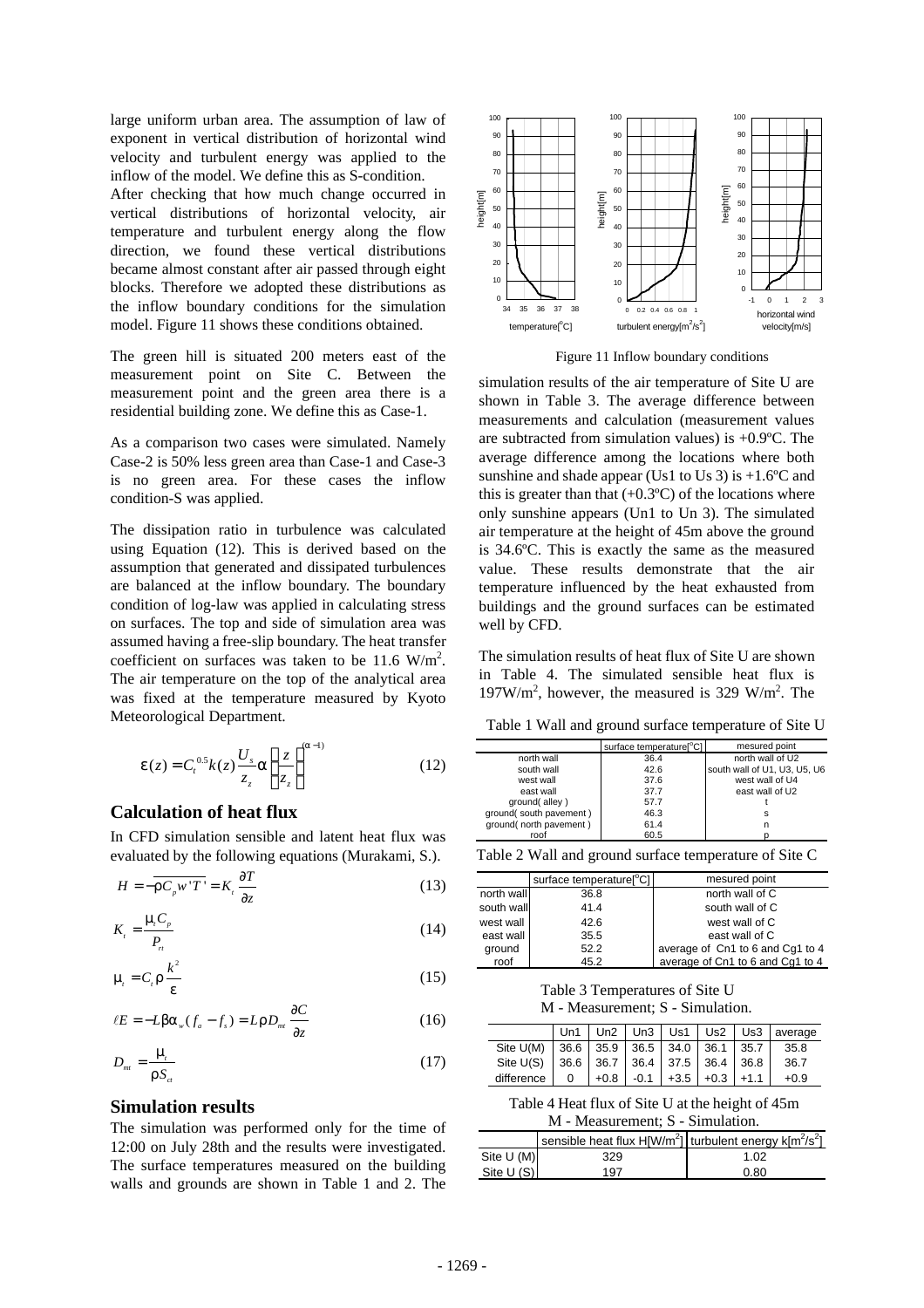simulation result is about 40% less than the measured value. In Figure 12 the distribution of sensible heat flux at the height of 45 m is shown. We can see quite much difference exists and this is due to complex urban building configurations. In our calculation the building being under construction was modeled as a structure formed by steel beams and columns, however, this structure may cause more effect on air flow than simulated. This problem will be further investigated in future.

The simulated air temperatures of Case-1 (Site C), Case-2 (50% less green area), and Case-3 (no green area) are shown in Table 5. In Case-1, the difference between simulated and measured temperature of the locations being apart from the trees (Cn1 to Cn6) is +0.5ºC, and that of the locations which are close to the trees (Cg1 to Cg4) is -0.8ºC. The average temperature of the points being apart from trees (Cn1 to Cn6) of Case-2 is 0.2ºC higher than that of Case-1 and for Case-3 it is 0.4ºC higher than Case-1. These results show that the air temperature of the points being apart from trees (Cn1 to Cn6) is lowered with the increase of green area in the direction of windward. This agrees with the measurement results previously shown.

## SIMULATION COMBINING RADIATION, CONDUCTION AND CFD

The measured surface temperatures of buildings and ground were used for CFD simulation mentioned in the former section. Since no surface temperature is available for predicting environment of a given urban area, we have developed a new simulation code which can simulate it by combining CFD calculation with surface radiation exchange calculation and unsteady state heat transfer calculation of buildings' walls and grounds. Calculation procedures are as follows (Figure 13).

1) Initial temperature: Calculating initial surface temperatures on the basis of unsteady state heat transfer by giving 30 days meteorological data of air temperature, solar radiation and long-wave radiation. This implies that air temperature distributions in the urban space and radiation exchange are neglected in surface temperature calculation.

2) Condition setting at time j: Providing meteorological data at time j and evaluating the surface temperatures based on at time j-1 as initial condition.

3) Radiation exchange between surfaces: Calculating heat absorbed at each surface element considering mutual reflection of direct sunbeam and sky radiation, and long wave radiation between all the surfaces. The short wave absorptivity of a wind pane is set 0.9, and 0.2 for wall and ground surfaces. The average absorptivity was calculated by assuming the ratio of



Figure 12 The distribution of sensible heat flux at the height of 45 m  $\text{[W/m}^2\text{]}$ 

Table 5 Temperatures of Site C M - Measurement; S - Simulation.

|                  | average of Cn | average of Cg | atmosphere(h=45m) |
|------------------|---------------|---------------|-------------------|
| Site C(M)        | 35.8          | 35.0          | 34.1              |
| Site C(S)        | 36.3          | 34.2          | 34.7              |
| difference (S-M) | $+0.5$        | $-0.8$        | $+0.6$            |
| green area 50%   | 36.5          | 34.1          | 34.9              |
| no green area    | 36.7          | 34.5          | 35.2              |



Figure 13 Calculation of heat conduction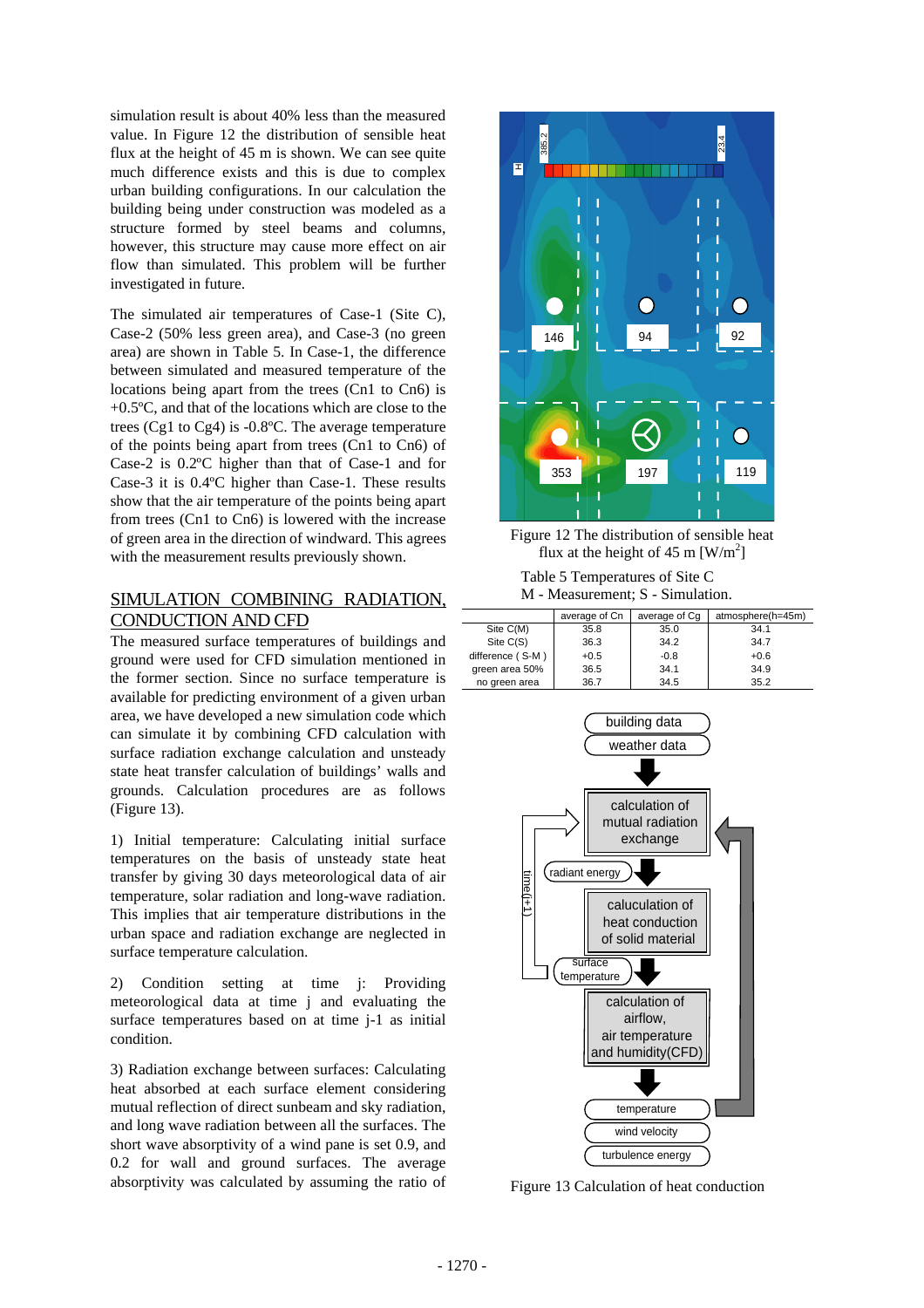the pane and wall surface area is 0.2 : 0.8. Long wave absorptivity is set 0.9.

4) Unsteady state heat transfer: Calculating or updating the temperatures of wall and ground at time J+1 by solving the 1-dimenssional unsteady state heat conduction equation.

5) Calculation process: Proceeding steps from 2) to 4) at every one minute and air temperature is updated by performing CFD calculation every 60 minutes.

### **Simulation case**

The date and the place for the simulation is from 10 to 16 o'clock on July 28th at Site U. Buildings' walls are composed of mortar (12.5mm), normal concrete (225mm), and mortar (12.5mm). The room air temperature is conditioned to be 26 °C. The ground is composed of asphalt (50mm), gravel (150mm), and soil (800mm). The bottom side of the ground was assumed to be thermally insulated.

### **Discussion of calculation results**

Figure 15 shows the surface temperatures of the walls and the ground. The average difference between simulated and measured temperature of east walls is  $+0.2$ <sup>o</sup>C and the average (simulated - measured) difference of all direction walls is -0.4°C. The maximum difference between simulated and measured temperature of the ground surface is 10.7°C and the average difference of all the measurement points is 2.1°C.

Figure 16 shows the simulation results of urban air temperature. The difference between the simulated and the measured air temperature is from -0.8°C to +3.5°C and the average is 0.5°C. Since the measurement point Us1 has lower measured temperature than other points, large difference ranging from  $+0.7$ °C to  $+3.5$ °C exists. The difference of other measurement points is from  $+0.8^{\circ}$ C to  $+1.0^{\circ}$ C and the average is  $+0.3$ °C.

As mentioned above the simulation results agree with the measured values quite well. This means that this simulation can be used as a tool to analyze the influence of building shapes and urban configurations on urban heat island and to improve the urban environment by predicting the effect of various urban designs or feasible modifications.

### CONCLUSIONS

Intensive measurement of urban environment was performed including air temperature, surface temperature of building walls and streets, solar radiation, long-wave radiation, sensible heat flux and latent heat flux, and the results were compared with simulation results. We can summarize the conclusions as follows.

1) The results of urban environment measurement of a central city without much green and an university campus with enough green show the existence of distinct air temperature difference between these two sites. The difference can be well predicted by CFD simulation, however, measured heat flux at the height of 45m is 40% larger than the estimated. One reason of this discrepancy may be due to too much simplification in modeling the building situated in the measurement site, but this must be investigated further in our future work.

2) To predict the environment formed by an urban design or renovation a new simulation code







Figure 16 Simulation results of air temperature of Site C